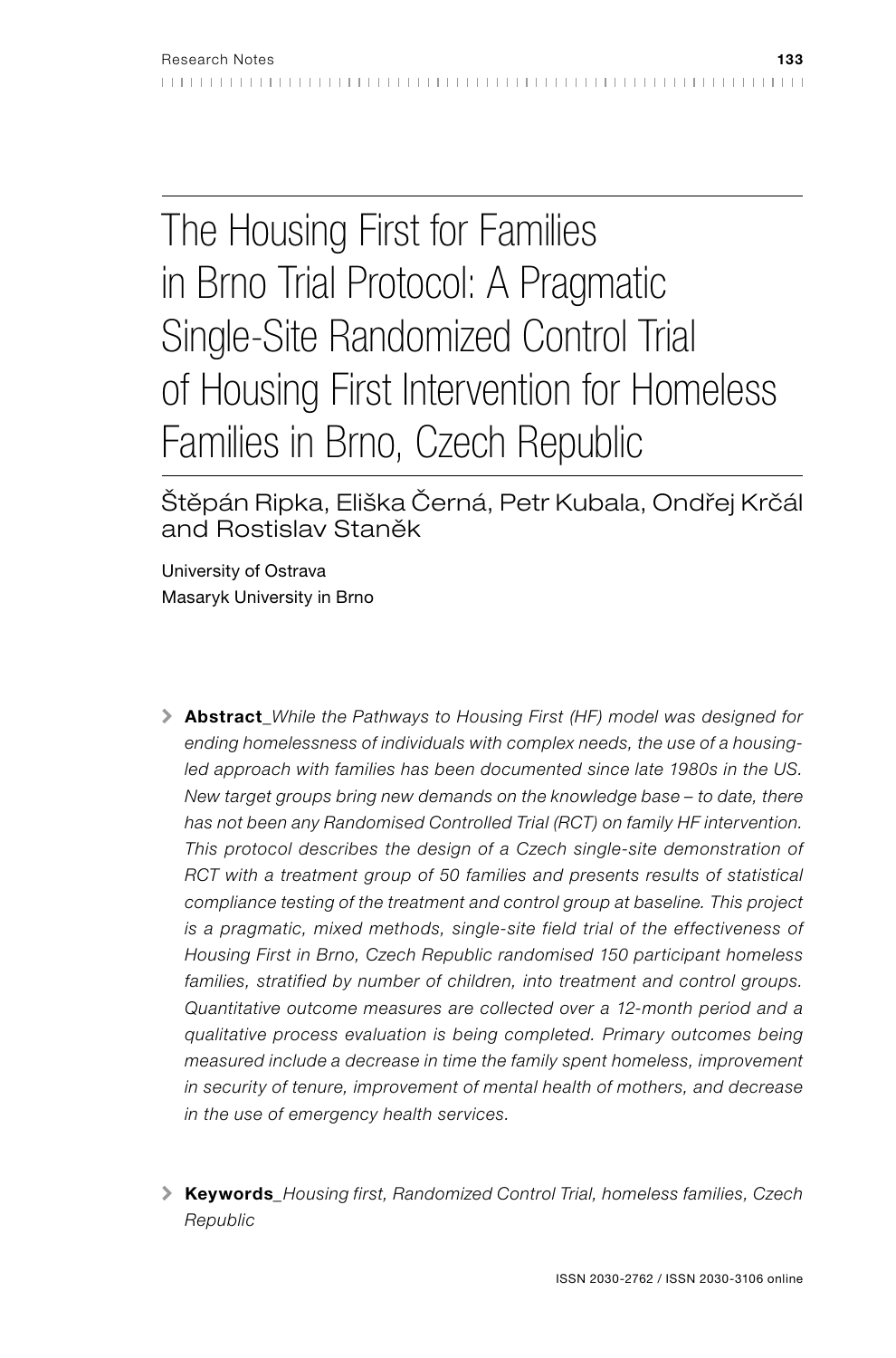# Introduction

# *Family homelessness in the Czech Republic and in Brno*

In 2015, the Czech government estimated there were 68,500 roofless and houseless people in the country, out of them 8,158 children and an additional 118,500 people including children in insecure or inadequate housing (MPSV, 2016). The number of households receiving government housing supplement tripled between 2010 and 2014, from 23,500 households to 74,000 (MPSV, 2015). In 2014, 8,900 families were receiving the housing supplement in hostels, shelters and institutions, and it is estimated that 80% of them were in temporary hostels (Kuchařová *et al*., 2015).

A family homelessness registry week was conducted in Brno, regional capital of Moravia, in April 2016. The survey found 421 families living in private hostels, shelters or other forms of homelessness (ETHOS). Experiencing a first housing crisis has been shown to be a path to long-term homelessness for two thirds of families in Brno; 92% of homeless families experienced long-term (more than six months) homelessness in their life for a median period of eight years, and only two families of the total number have been in homelessness for less than a year. Two thirds of the families were headed by Roma parent(s). Fifty percent of the families lived on a total area of less than 30m², and 70% of all families lived in less than 36m². If we focus on the area per person, about half of the families inhabit an area smaller than 7m² per family member. Twenty one percent of families lost stable housing after one of the parents experienced emotional, physical, psychological, sexual or other abuse. Unsuitable living conditions also coincide with long-term health and internal organ diseases: 35% of families report that some of them (or some of other family members) were facing chronic liver, kidney, stomach, lung or heart disease. Once homeless, these families are typically considered not fit for housing by both private and public landlords and have little access to housing, including municipal housing stock (Černá, Ripka and Pibilová, 2018).

## *Evidence from Housing First for families*

Despite the growing evidence base for Housing First for individuals with complex needs in Europe (Geertsema, 2013; Bretherton and Pleace, 2015; Pleace *et al*., 2015; Bernard, Yuncal and Panadero, 2016; Buxant, 2016; Tinland *et al*., 2016), there are no European studies on ending homelessness of families through the Housing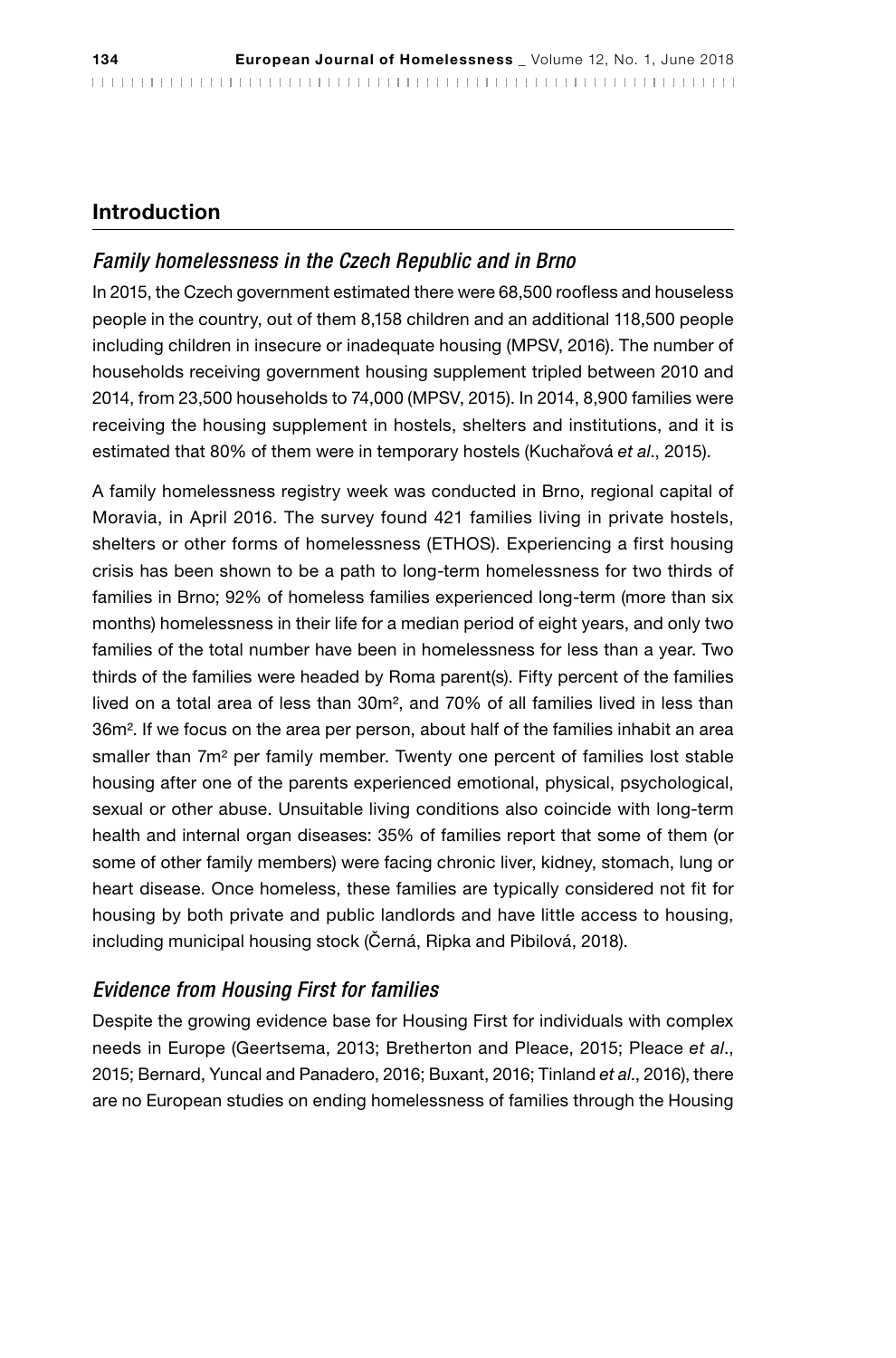First approach.1 In contrast, there is long-standing evidence for Housing First and Rapid Re-Housing programs for families from a number of projects across the US. At the end of 1980s, several programs which aimed to secure fast access to housing for families leaving shelters started and all reported high housing retention rates: Beyond Shelter in Los Angeles, CA had an 88% retention rate after three years, Rapid Exit in Minnesota reported 85% retention after two years, or HomeStart in Illinois with 86% retention (Lanzerotti, 2004).

There has been an ongoing debate, as to whether the provision of housing (and rental assistance) is sufficient condition for ending family homelessness. Two studies financed by the Department of Housing and Urban Development gave some responses. Family Option Study was a randomized controlled trial testing three interventions (Rapid Re-Housing with financial assistance up to 18 months, priority assignment of housing subsidy without further support, and transitional housing program) and treatment as usual (TAU) on almost 2,300 randomly assigned families. The 36-month impact of priority allocation to housing subsidy compared to treatment as usual shows a decrease in incidence of homelessness, increase in living in own dwelling, no statistically significant impacts on institutionalization of children, decrease in psychosocial distress of mothers, improvement in children's sleep, improvements in behavioural problems of children and pro-social behaviour, decrease in employment and participation on training schemes, and better scores on economic distress scale (Gubits, 2016, pp.30–45). The evidence that affordable housing for families does not only end their homelessness, but also has a positive impact on other outcomes, is clear. The second study, Family Unification Program, offered housing subsidy with or without case management services to families at risk for parent-child separation. Additional case management services decreased the probability of out-of-home placement of children by 31%, lead to decrease in overcrowded conditions of families, improved inner housing quality, and lead to more neighbourhood problems. The results suggest that case management coupled with housing subsidy further improves outcomes of the families (Fowler *et al*., 2015). Further evidence of project outcomes are summarized by Bassuk *et al*. (2014).

According to a recent review, there could be three main reasons for the gap: 1) family homelessness is quite a minority issue because of strong welfare regimes which strongly protect children, 2) family homelessness is less visible than homelessness of lone adult men with complex needs, and 3) women with children who are victims of male domestic violence are rather classified as clients of domestic violence services, than homeless services (Baptista *et al.,* 2017, 16–17). We would also add, that in the case of the Czech Republic the family homelessness problem used to be framed in ethnic terms as a problem of Roma families with housing, in the policy and media representation.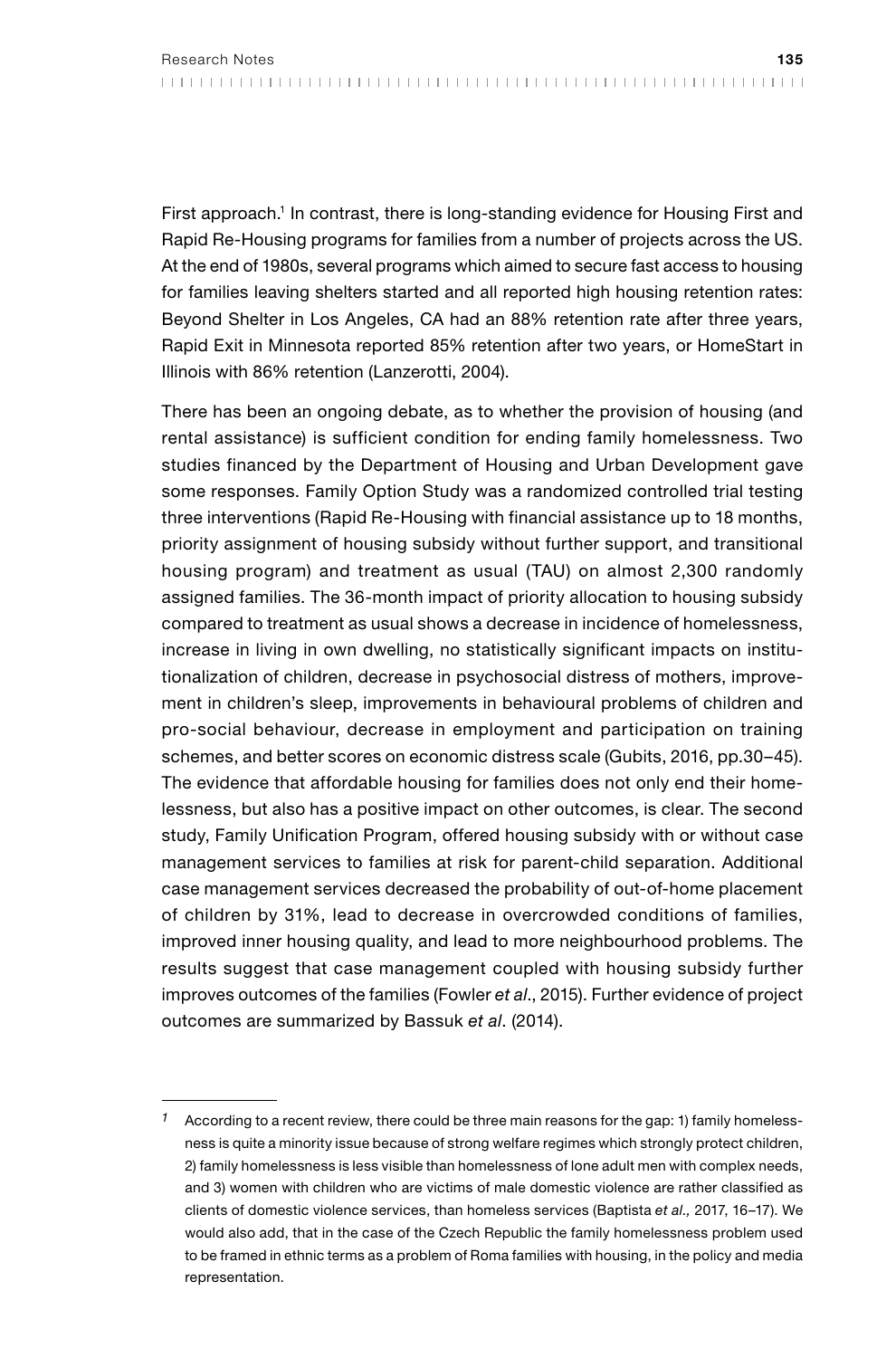The results from pilots, established programs, research and evaluation has fed the policy debate in the US, and lead to the adoption of the HEARTH (Homeless Emergency Assistance and Rapid Transition to Housing) Act in 2009, and the Federal Strategic Plan to Prevent and End Homelessness "Opening Doors" in 2010, which both aim at ending homelessness through fast provision of housing. The Opening Doors plan set a target to end family homelessness by 2020 (USICH, 2010).

# Description of the Family Housing First Project in Brno

Housing First for families with children in Brno, Czech Republic, provides a municipal flat, intensive case management, and deep housing subsidy for 50 families who were previously living in private hostels, shelters or other forms of homelessness (according to ETHOS). Pioneers of Housing First in Europe, HVO Querido Discus, trained the service provider IQ Roma Servis. The first families moved in in September 2016 and by May 2017, all 50 families were housed.

The research design is a pragmatic, single-site randomized controlled trial of Housing First for families, along with qualitative process evaluation. It is intended to provide policy-relevant evidence whether family homelessness of both Roma and non-Roma in the Czech Republic can be ended by a Housing First approach. The demonstration project includes funding for intensive case management provided by a local NGO, and coordination by the City of Brno. The families are assigned to municipal flats and are eligible for government housing allowance and housing supplement. Direct rent payment organized between the local Labour office and the landlord is preferred, and an emergency fund is set to assist in crises. The first participants were recruited in April 2016 and data collection is to be completed in summer 2018.

#### *Main research question*

The main research question is whether homelessness of both Roma and non-Roma families can be ended through direct provision of housing and intensive case management services based on a Housing First approach.

#### *Objectives: primary and secondary objectives*

Research aims include:

- to examine whether a Housing First intervention with intensive case management (ICM) model can be applied in the Czech Republic;
- to determine whether Housing First can be used for ending homelessness of 50 families in the city of Brno, Czech Republic, with a high housing retention rate after 12 months (80%), for its possible upscaling as a city-wide strategy to end family homelessness;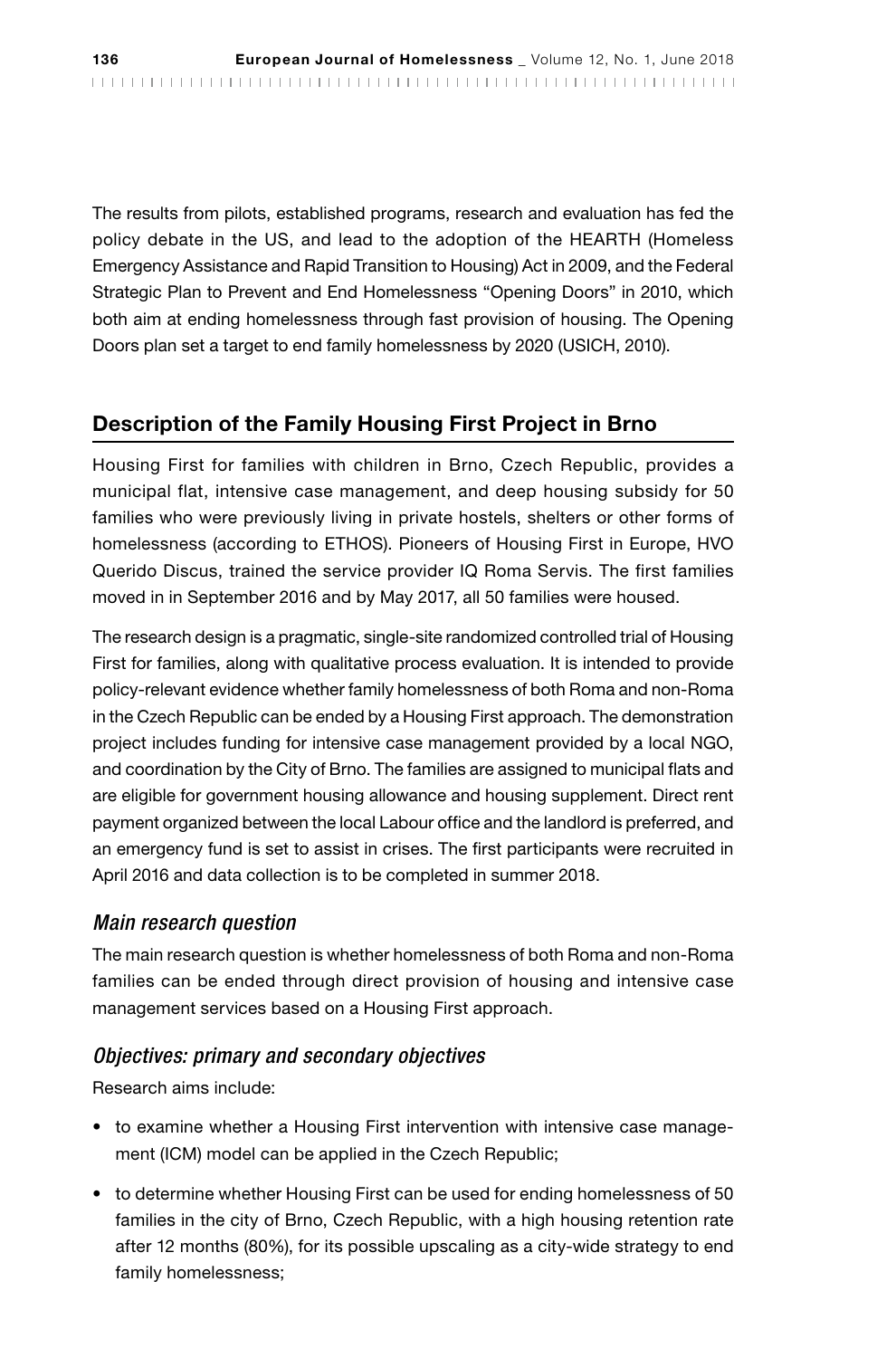- to determine whether Housing First results in better outcomes than treatment as usual (TAU) for 50 homeless families living in Brno, Czech Republic, with respect to a) prevalence of homelessness; b) security of tenure; c) mental health state of primary carers/mothers; and d) the use of emergency health services by family members. Secondary outcomes include quality of housing, health and quality of life of families, social integration of parents, financial stability of families, reunification of families and prevention of institutionalization of children and school attendance of children; and
- to examine public expenditures on families enrolled in Housing First compared to TAU.

## *Purpose*

The City of Brno, Czech Republic, which owns and controls access to 28,000 flats, approved a strategy to end family homelessness: to make it rare, short and nonrecurring. Since 2016, outcomes of various traditional and experimental approaches have been tested. In this research, outcomes of Housing First for families are tested in 50 municipal flats. On a national level, the government strategy to fight social exclusion sets as one of its goals the movement of 6,000 families from hostels to standard housing by the end of 2020 (Vláda ČR, 2015).

# *Trial design*

The trial is designed as a pragmatic, single-site, randomised, controlled, nonblinded, superiority trial of Housing First intervention for homeless families with two parallel groups. Randomization was performed as stratified randomization with a 1: 2 allocation ratio. Out of a population of 421 homeless families in Brno, 50 families are randomly assigned to a municipal flat and intensive case management in the Housing First model. The control group comprises 100 families from the same population. The participants were divided into strata according to the number of children in the family. The number of participants that were chosen from each stratum into the treatment group and control group was proportional to the population of 421 homeless families. Baseline survey was conducted with double blinding.

# *Qualitative process evaluation*

The RCT is complemented with a qualitative process evaluation, consisting of semistructured interviews with key implementation actors (such as social care officers, politicians, housing officers, experts on Housing First approach, project coordinator), focus groups with the treatment families, focus groups with the intensive case management (ICM) team and participatory multi-actor workshops. Individual interviews and focus groups with treatment families are held at the beginning and after a 12 month period of the project implementation. Focus groups with the ICM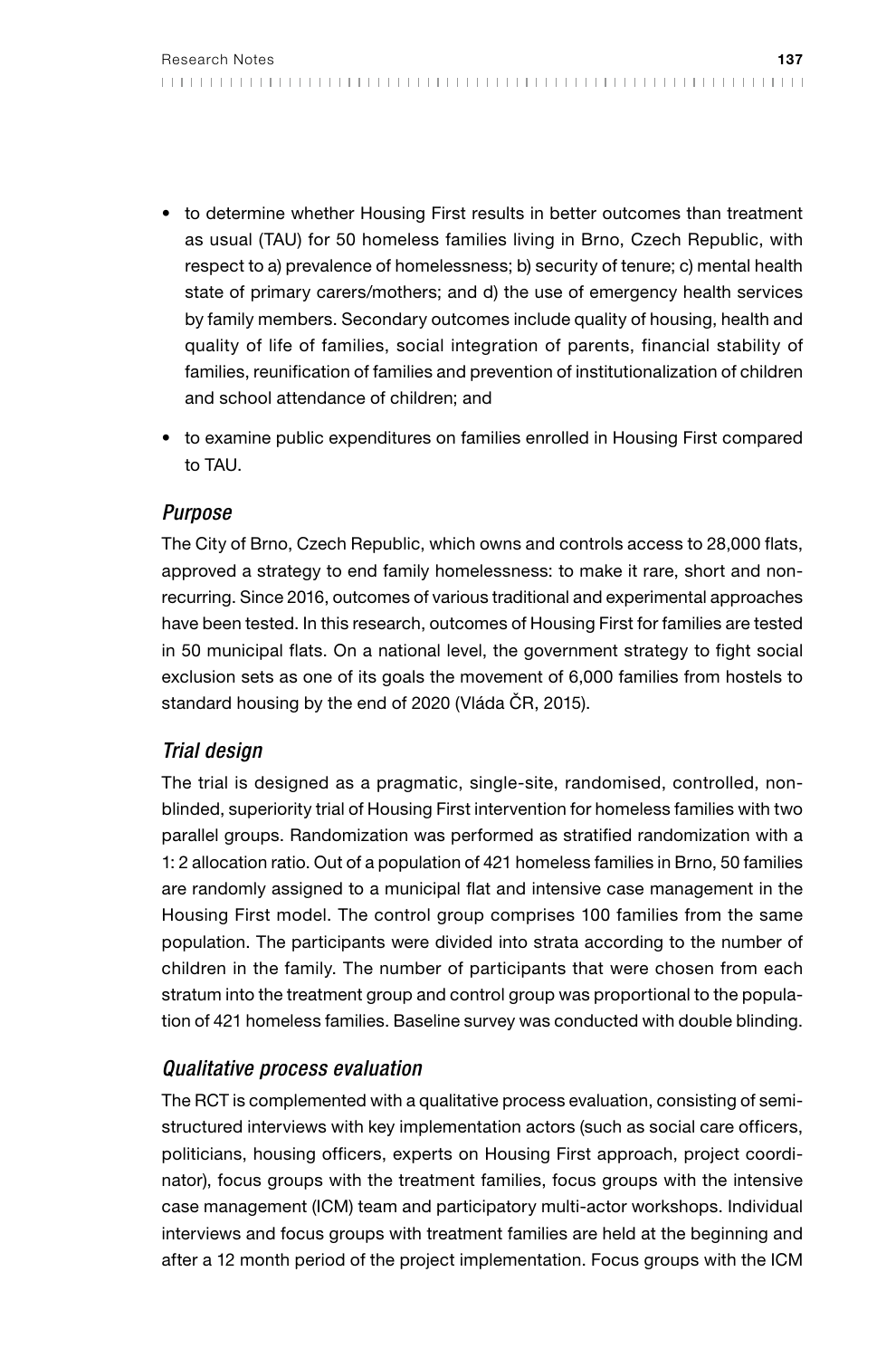team are conducted on a regular basis every four months (altogether six evaluation meetings). Two participatory multi-actor workshops are proposed, after a 6 and 12-month period of project implementation. The whole project team (Labour office workers, workers of the child protection unit, involved politicians, housing officers, floating support team, and social care officers) is involved.

## Methods: Participants, Interventions, Outcomes

#### *Study setting*

The study takes place in Brno, Czech Republic. The city has a population of 380,000 and owns 28,000 flats. In April 2016, 421 homeless families were counted in the city during a census, living at shelters, temporary hostels, in overcrowded households and inadequate conditions. The families who live in inadequate housing with a standard tenancy are eligible for state housing allowance, which covers housing costs which exceed 30% of the household income, and if their residual income is not sufficient, they are also eligible for a housing supplement to reach living wage. There is no time limit for both the housing allowance and supplement. All other families who have other tenancy agreements (i.e. subletting contract or short-term accommodation contract) are entitled only for the housing supplement to reach living wage. Universal health-care is provided in the country, including mental health hospitals. The system of social services varies by location, in Brno there is a wide array of social service providers; in the case of homeless families, outreach social workers and leisure time activities are the most common. The state runs local child welfare services (socio-legal protection), and children's' institutions (infant care centres, children's' homes). Foster care is provided by both professional foster care services, and by family members.

## *Eligibility criteria*

#### Inclusion criteria

- 1. Family must have at least one child under 18 at the time of move-in. The child can also live in institutional or foster care at the time of assignment, but there must be a good expectation (granted by child welfare service) that the child/ren would be reunified with their parents if their housing situation improved.
- 2. Residing permanently or temporarily in Brno, Czech Republic, in April 2016.
- 3. Must have been counted during Family homelessness registry week (census) in April 2016 in Brno.
- 4. Must be homeless according to European Typology of Homelessness and Housing Exclusion (ETHOS) at the time of move-in.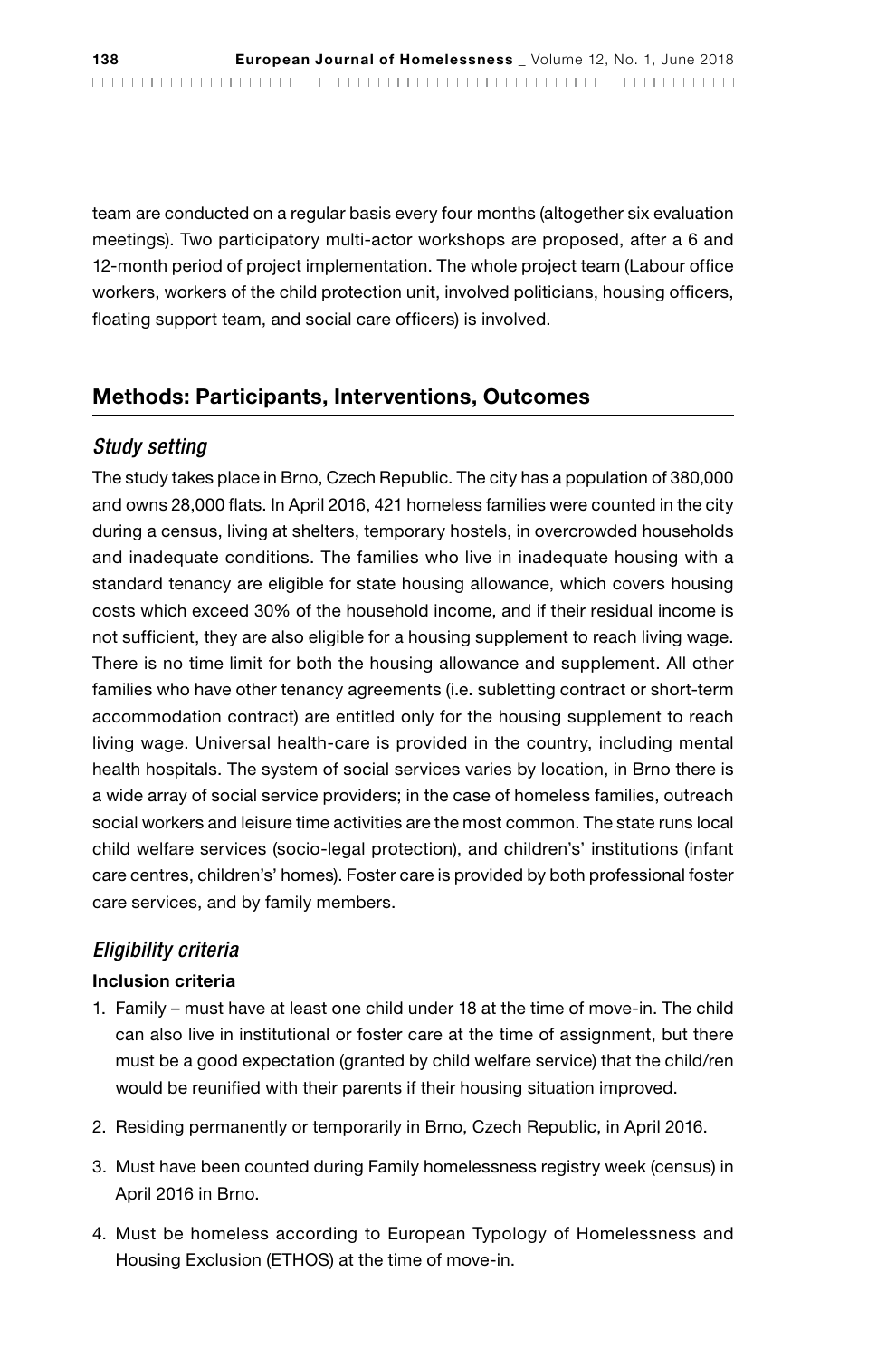A family without housing was defined as a family living in a shelter, hostel, in a flat with relatives/acquaintances or in a place with a high degree of uncertainty. Inappropriate housing was understood as living in an apartment where it was not possible to provide basic living needs (no functional toilet and bathroom and/or no food preparation space) and/or in extremely crowded apartments (less than 5m<sup>2</sup> per person); or in an apartment with poor conditions (extreme humidity, mould, non-functional heating). Definition of family also played an important role. For the census, family was defined as a nuclear family. Behind one door – in one "flat" – several families could live.

#### Exclusion criteria

- 1. Not being homeless at the time of census, assignment or move-in.
- 2. Not having a child under 18 at the time of census, assignment or move-in.

#### *Interventions*

The treatment consists of allocation of a municipal flat and intensive case management (ICM) in a Housing First program. The families are also eligible for deep universal housing subsidy, both in the treatment and control groups. The support team (seven full time workers including two peer workers) received training in intensive case management from HVO Querido Discus (strengths-based model) and underwent training in motivational interviewing.

The ICM team uses the following methods and techniques:

| "Traditional" methods and techniques                                                                               | Creative methods and techniques                                                                                          |
|--------------------------------------------------------------------------------------------------------------------|--------------------------------------------------------------------------------------------------------------------------|
| <b>Relationship building</b>                                                                                       | Calendar of energy consumption (electricity,<br>gas)                                                                     |
| Advocacy of families' interests                                                                                    | Move-In Celebration                                                                                                      |
| <b>Accompaniment of families</b>                                                                                   | Peer work (workers who had experienced<br>domestic violence, homelessness)                                               |
| Counselling and advice provision (social<br>benefits, debts, relationships)                                        | Notification ritual (when allocating the flat)                                                                           |
| Family case conferences within child<br>protection unit                                                            | Mediation of neighbourhood relations                                                                                     |
| Mediation (helping with signing in children to<br>primary schools and kindergartens)                               | Practical move-in support (help with<br>furnishings, refurbishment, etc.)                                                |
| <b>Motivational interviewing</b>                                                                                   | Audio-taping and team sharing of initial in-<br>depth family assessment                                                  |
| Direct payment of housing allowance and<br>housing supplement from Labour office to the<br>landlord (City of Brno) | Matching (matching family with a key worker<br>according to role typology <sup>2</sup> , matching family<br>with a flat) |
|                                                                                                                    | Initiation of fund to overcome financial crises<br>leading to housing loss                                               |

*<sup>2</sup>* Role typology according to HVO Querido Discus: social worker as a friend, parent, conflict mediator, teacher, policeman, creative.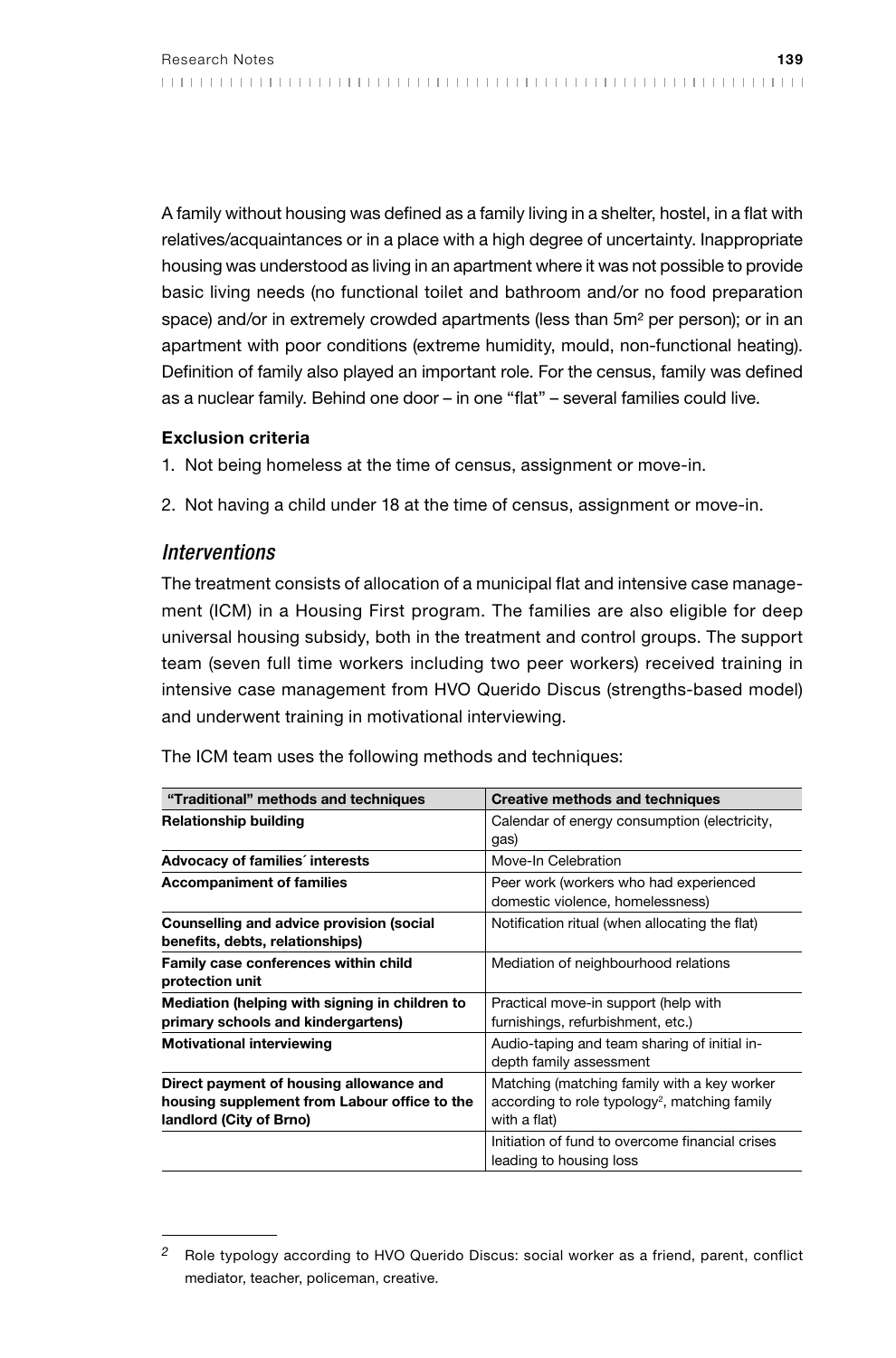The treatment families are assisted through the whole moving in process and further supported in the flat. The families are informed they should meet their case manager approximately once a week. All families were strongly encouraged to establish direct payment of housing allowance to the landlord (City of Brno), and most did so. A fund was established to overcome unexpected financial crises. Allocation of financial gifts to family is assessed according to strict criteria: family must be indebted no more than one month of rent; provision of a gift would directly lead to extension of rent contract; and it can be allocated only once per family.

## *Outcomes*

Expected primary and secondary outcomes were compiled based on The At Home/ Chez Soi trial protocol (Goering *et al*., 2011), research findings from family Housing First programs, and comparable RCTs.

|                    | <b>Outcome</b>  | Indicator                  | Measure                                           |
|--------------------|-----------------|----------------------------|---------------------------------------------------|
|                    | Decrease in     | Number of months the       | 6-months survey: Evidence on places where         |
|                    | time the family | family was homeless        | the family lived last six months by month         |
|                    | spent           | (according to ETHOS)       |                                                   |
|                    | homeless        |                            | 12-months survey: Evidence of all places where    |
| Primary outcomes   |                 |                            | the family lived by month since 05/2016           |
|                    | Improvement     | Subjective assessment of   | Answers to: "Do you think you will be able to     |
|                    | in security of  | security of tenure         | stay here as long as you wish? "measured at 0,    |
|                    | tenure          |                            | 6 and 12 months                                   |
|                    | Improvement     | Level of psychosocial      | K-6 psychosocial distress scale measure at 0, 6   |
|                    | of mental       | distress                   | and 12 months                                     |
|                    | health of       |                            |                                                   |
|                    | mothers         |                            |                                                   |
|                    | Decrease in     | Number of uses of          | Number of uses of emergency health services       |
|                    | the use of      | emergency health service   | of all family members in last six months,         |
|                    | emergency       |                            | measured at 0, 6 and 12 months                    |
|                    | health services |                            |                                                   |
|                    | Stability of    | Number of moves in 6       | Survey at 6 and 12 months                         |
|                    | housing         | months                     |                                                   |
|                    |                 |                            |                                                   |
|                    |                 |                            |                                                   |
| Secondary outcomes |                 |                            |                                                   |
|                    | Quality of      | • Occurrence of problems   | Survey range of poor housing problems             |
|                    | housing         | connected to poor          | measured at 6 and 12 months:                      |
|                    |                 | housing                    | Damp, mouldy, or water-damaged walls,             |
|                    |                 | • Subjective assessment of | ceilings or floors                                |
|                    |                 | housing quality            | Lack of planks, tiles, linoleum or carpets in the |
|                    |                 |                            | floor, or if floors are twisted                   |
|                    |                 |                            | Large holes or cracks through which cold air      |
|                    |                 |                            | and/or rain penetrate                             |
|                    |                 |                            | Does it smell like a sewer, gas or other          |
|                    |                 |                            | unpleasant smell?                                 |
|                    |                 |                            |                                                   |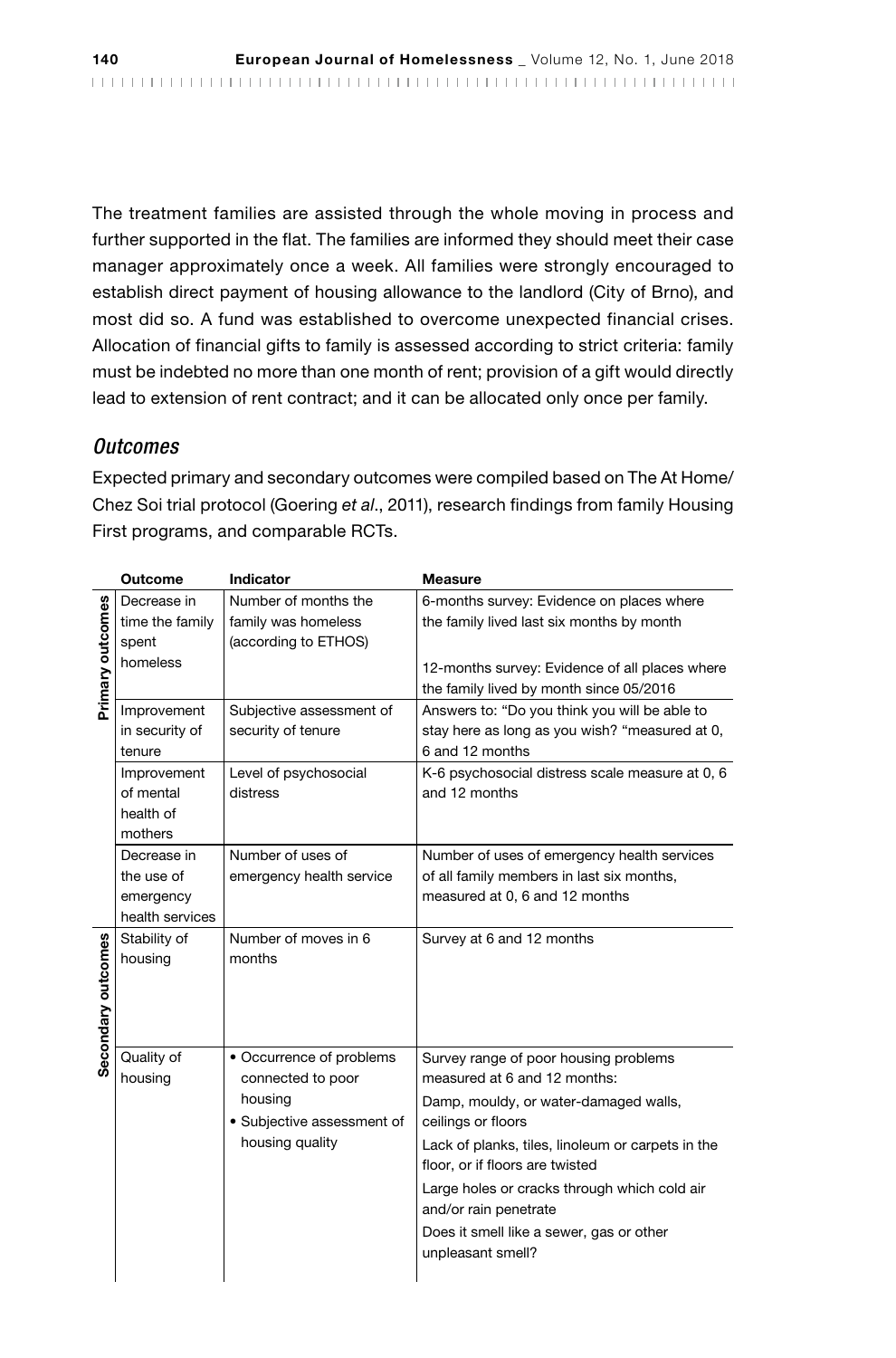| Research Notes |  |  |  |  |  |  |  |  |  |  |  |  |  |  |  |  |  |  |  |  |  |
|----------------|--|--|--|--|--|--|--|--|--|--|--|--|--|--|--|--|--|--|--|--|--|
|                |  |  |  |  |  |  |  |  |  |  |  |  |  |  |  |  |  |  |  |  |  |

In the last 3 months, has bathroom been heating up due to waste problems?

| ì<br>ì |  |
|--------|--|

 $\overline{\phantom{a}}$ 

|                                |                                                    | Have you been without access to the toilet for<br>more than 6 hours, during the past 3 months?<br>In the last 3 months, did your electricity not<br>work for more than 2 hours? |
|--------------------------------|----------------------------------------------------|---------------------------------------------------------------------------------------------------------------------------------------------------------------------------------|
|                                |                                                    | On cold days, do you have heat oven or electric<br>heaters?                                                                                                                     |
|                                |                                                    | Cannot be heated with a pipe or oven                                                                                                                                            |
|                                |                                                    | In the last 3 months, was electricity cut?                                                                                                                                      |
|                                |                                                    | In the last 3 months, was water cut?                                                                                                                                            |
|                                |                                                    |                                                                                                                                                                                 |
|                                |                                                    | Subjective assessment of housing quality at 6<br>and 12 months                                                                                                                  |
| Improvement                    | • Use of ambulance and                             | Number of uses of ambulance and hospitaliza-                                                                                                                                    |
| in health and                  | hospitalizations                                   | tions in last six months, assessed at 0, 6 and                                                                                                                                  |
| quality of life of<br>families | • Subjective health                                | 12 months                                                                                                                                                                       |
|                                | assessment of parents                              | Assessment of children's health by parents                                                                                                                                      |
|                                | · Subjective health<br>assessment of children      | during survey at 6 and 12 months                                                                                                                                                |
|                                |                                                    | Number of children's injuries and asthmatic<br>attacks during last 6 months, measured at 0, 6                                                                                   |
|                                | · Occurrence of asthma and<br>injuries of children | and 12 months                                                                                                                                                                   |
|                                | • Life satisfaction of                             |                                                                                                                                                                                 |
|                                | mothers                                            | Survey question "Overall, how satisfied are you                                                                                                                                 |
|                                |                                                    | with your life?" asked at 0, 6 and 12 months.                                                                                                                                   |
| Improvement                    | • Level of anomia                                  | Level of anomia measured by Srole scale at 0,                                                                                                                                   |
| in social                      | • Participation in community                       | 6 and 12 months.                                                                                                                                                                |
| integration of                 | gatherings                                         |                                                                                                                                                                                 |
| parents                        |                                                    | Survey question for participation at community                                                                                                                                  |
|                                |                                                    | gatherings measured at 0, 6 and 12 months                                                                                                                                       |
| Improvement                    | • Amount of money the                              | Survey question "How much do you lack each                                                                                                                                      |
| in financial                   | family lacks to cover basic                        | month to cover basic goods and services for                                                                                                                                     |
| stability of<br>families       | goods and services                                 | the family?" at 0, 6 and 12 months                                                                                                                                              |
|                                | • Number of days in month                          |                                                                                                                                                                                 |
|                                | the family disposes cash                           | Survey question "How many days before your                                                                                                                                      |
|                                |                                                    | salary don't you dispose of cash?" asked at 0,<br>6 and 12 months                                                                                                               |
| Reunification                  | • Number of children that                          | Survey at 6 and 12 months.                                                                                                                                                      |
| of families and                | came back from foster                              |                                                                                                                                                                                 |
| prevention of                  | care or institutional care                         |                                                                                                                                                                                 |
| institutionaliza-              | • Number of children                               |                                                                                                                                                                                 |
| tion of children               | institutionalized                                  |                                                                                                                                                                                 |
| Improved                       | • Absenteeism of school                            | Administrative data - school absenteeism of                                                                                                                                     |
| school                         | children                                           | school children enrolled in the study at 12                                                                                                                                     |
| attendance of                  |                                                    | months                                                                                                                                                                          |
| children                       |                                                    |                                                                                                                                                                                 |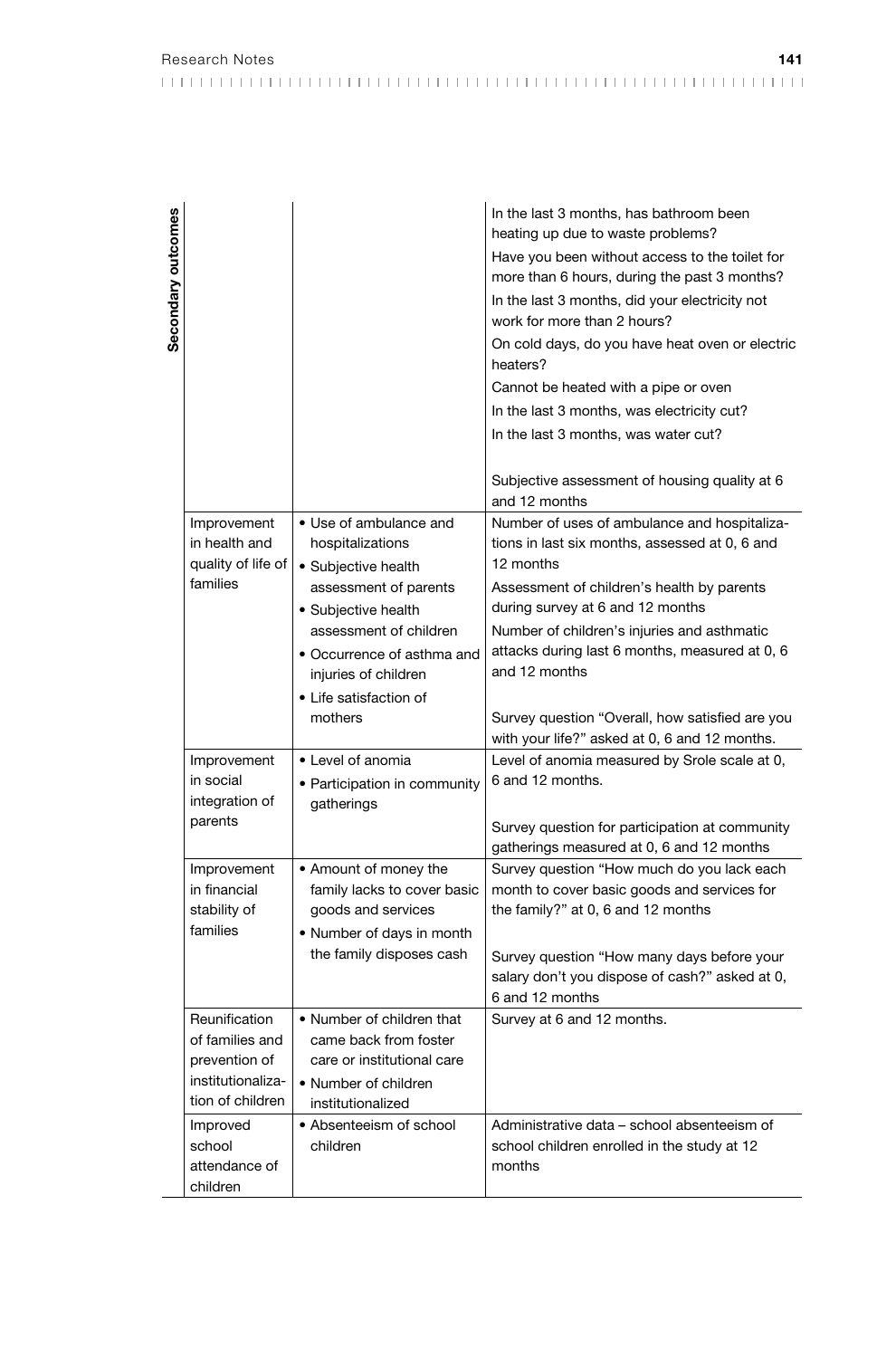#### *Participant timeline*



*\* Impossible to find 2 respondents*

*\*\* Excluded: 1 family no longer willing to be in trial à substitute*

*\*\*\* One family was excluded ex post (not homeless at baseline)*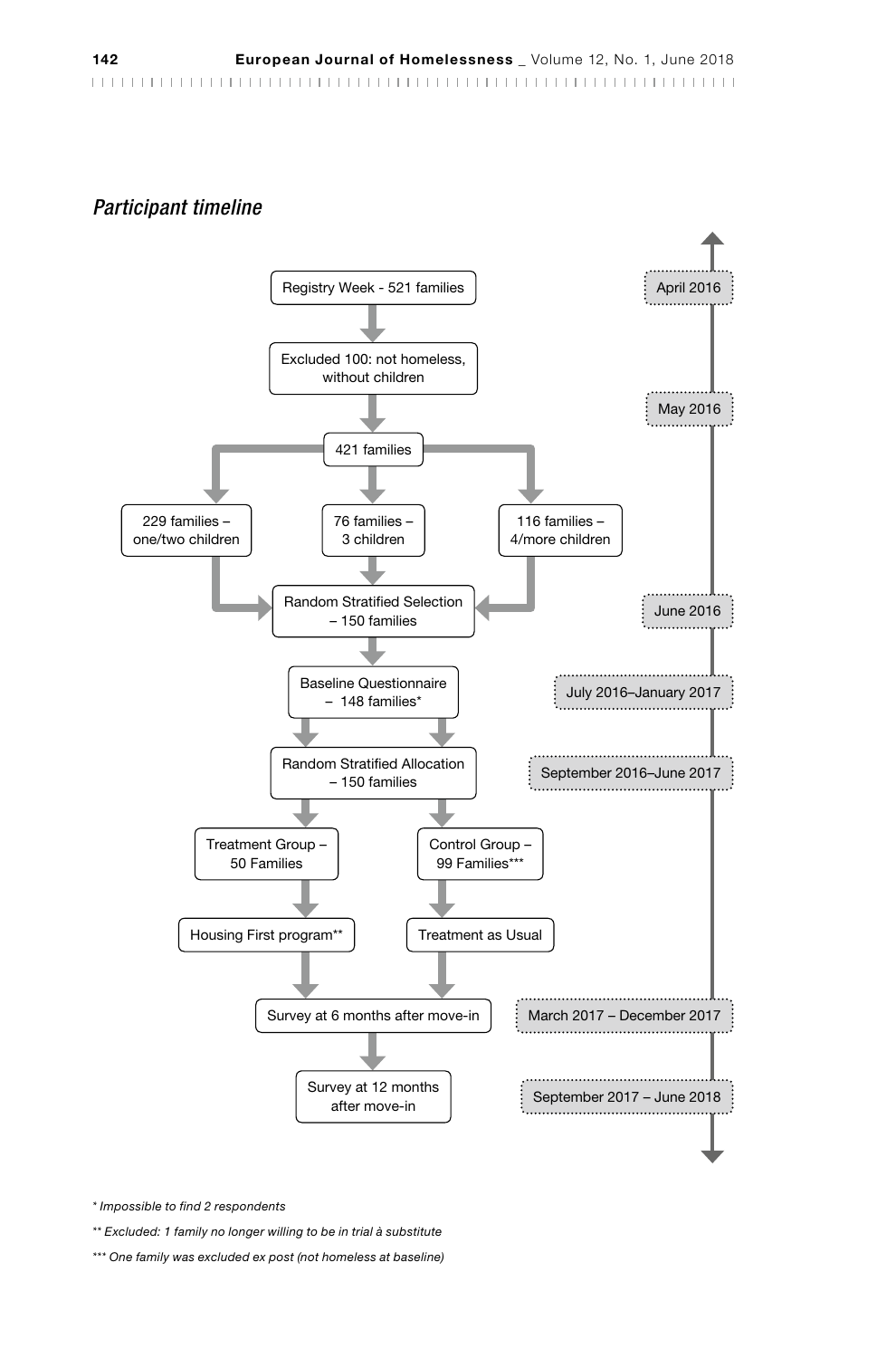## *Sample size*

The treatment group size was given by the City of Brno, who assigned 50 municipal flats for the demonstration project. Because a high attrition rate was expected, an additional 100 families were randomized into the control group. The power shows that this sample size would give 82% probability to detect a standardized effect size of 0.5 between the treatment and control group at 5% significance level.

# *Recruitment*

The Registry Week was a coordinated effort to find all homeless families in the City of Brno in the week of 18-24 April 2016, respectively in the following weeks. The census included all families that were identified by non-profit organizations, social workers or interviewed families themselves. All families had to meet the requirement of being homeless or living in insecure and/or inadequate housing. The triage tool VI-SPDAT was used to determine the extent and structure of family threats. The interviewing was based on a questionnaire with the help of an interviewer (60 volunteers and 40 employees of the Brno City Hall were involved) who read the individual questions and recorded the answers to the questionnaire. With only a few exceptions, all questions had a yes/no answer format. In total, 482 inquiries were conducted during the Registry Week. During the weeks following Registry Week, social services added several other families (the total number of inquiries was 521 households). The definition of families who were homeless or in insecure or inadequate housing was fulfilled by 421 families.

## *Assignment of Intervention*

#### Allocation

The registry week found and described a total of 421 families in the City of Brno who were homeless and agreed to participate in the Housing First project and the accompanying research. These families also pre-agreed with the terms and conditions of the project, should they be were drawn into the treatment group (in addition to the offer of housing in the urban apartment, also cooperation with the social worker from IQ Roma Servis).

In June 2016, a lottery for random assignment of the families to control and treatment groups took place at a meeting of the Social and Health Commission of the Brno City Council with the presence of a notary. This was a stratified random selection based on several assumptions of the broader Rapid Re-Housing project team members. In total, three main factors were identified: the number of children in the family, ethnicity (in this case, attributed ethnicity) and the debt burden of the family. However, the research and evaluation team did not consider the data on the attributed ethnicity and debt ratio as sufficiently reliable, and therefore decided that the only criterion of stratification should be the number of children in the family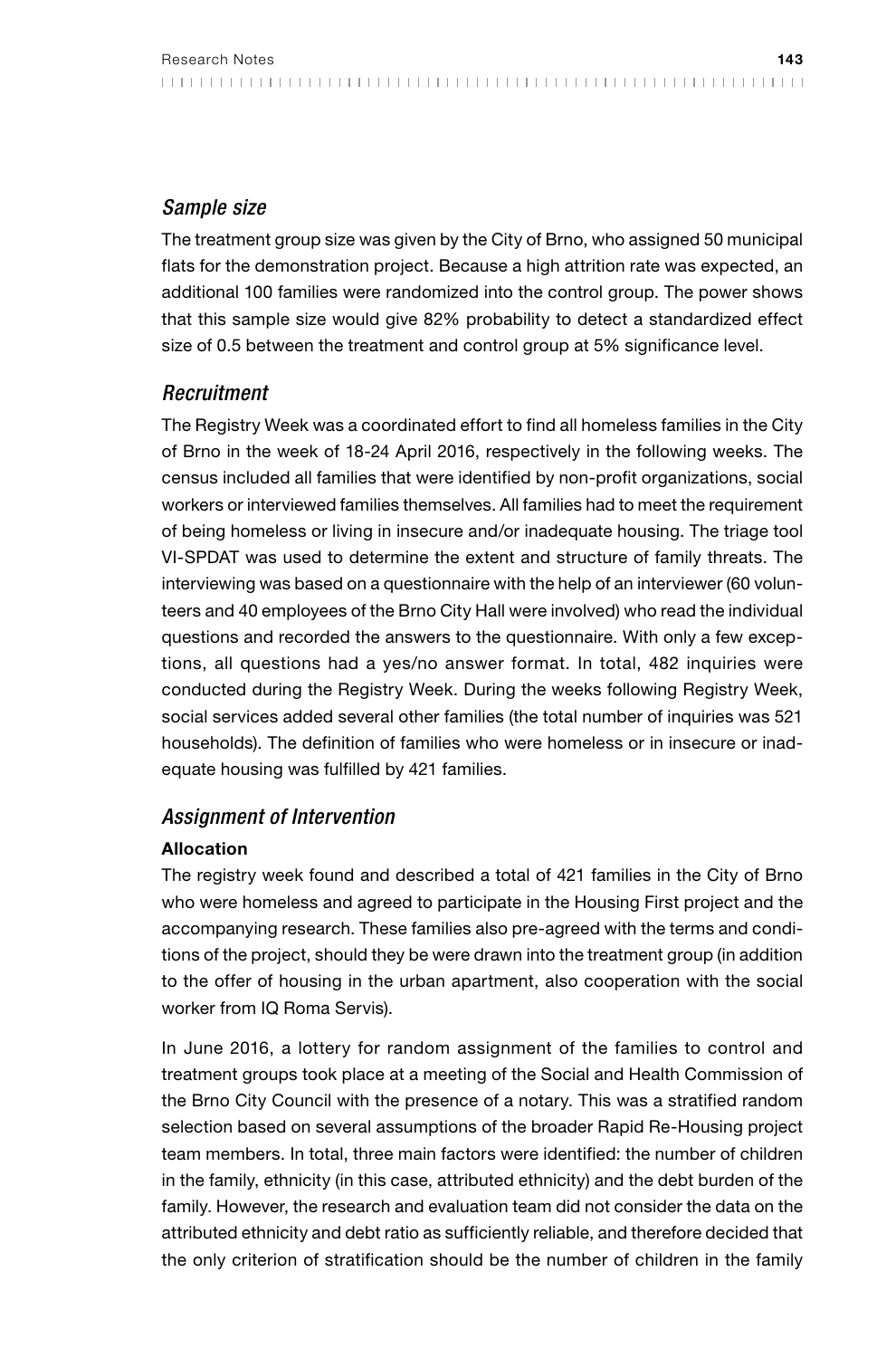(currently living with parents or with the potential to move to new housing). The group of 421 families was divided into three sub-groups: 229 families with 1-2 children, 76 families with 3 children and 116 families with 4 or more children. Out of these groups, 27 families with 1-2 children, 9 families with three children and 14 families with four and more children were randomly assigned to the treatment group (50 in total) and 54, 18 and 28 families to the control group, respectively (100 in total). Ten additional alternates for the treatment group were drawn. Additional alternates for the control group were drawn in October 2016 by research team statisticians using randomization software (MU Brno), and into the treatment group by the Social and Health Commission of the Brno City Council.

#### Blinding

Given the obvious nature of the intervention, it was possible to use double blinding only at the baseline survey. Families and researchers filled the baseline questions without knowing which family is treatment and which family is control, and the families were informed that within two weeks, the city would tell them if they were selected for the treatment. Within two weeks, the families were visited by case managers and a city representative told them whether they were treatment or control. The 6 and 12 months follow up is non-blinded.

#### *Data collection, management and analysis*

The research team consists of three members, all formally trained in social scientific research. The team coordinates the data collection efforts during team meetings and project meetings with other project partners and coordinators as well as with the Scientific board. Researchers were also trained in questionnaire filling uniformity to ensure the validity of collected data. Each researcher will visit both treatment and control group families.

The survey is based on three waves of inquiry. The first wave takes place at baseline, before the treatment, and the results are summarized in a Baseline analysis. The second wave takes place after six months and the last wave twelve months after the start of the treatment (i.e. after move-in, see Participant Timeline section). All questionnaires passed piloting and their structure was also consulted on with the Scientific Council. Questionnaires are divided into several parts following the most important outcome indicators. The research team is interested in areas such as forms of homelessness, housing history, stability of current housing, social integration, anomia, level of psychosocial stress, etc.

#### Retention

Each family was asked for several contact details during the recruitment, including contact details of other people who are stably housed and who would know about the family if their contact details and residence changed. At the 6-month follow up,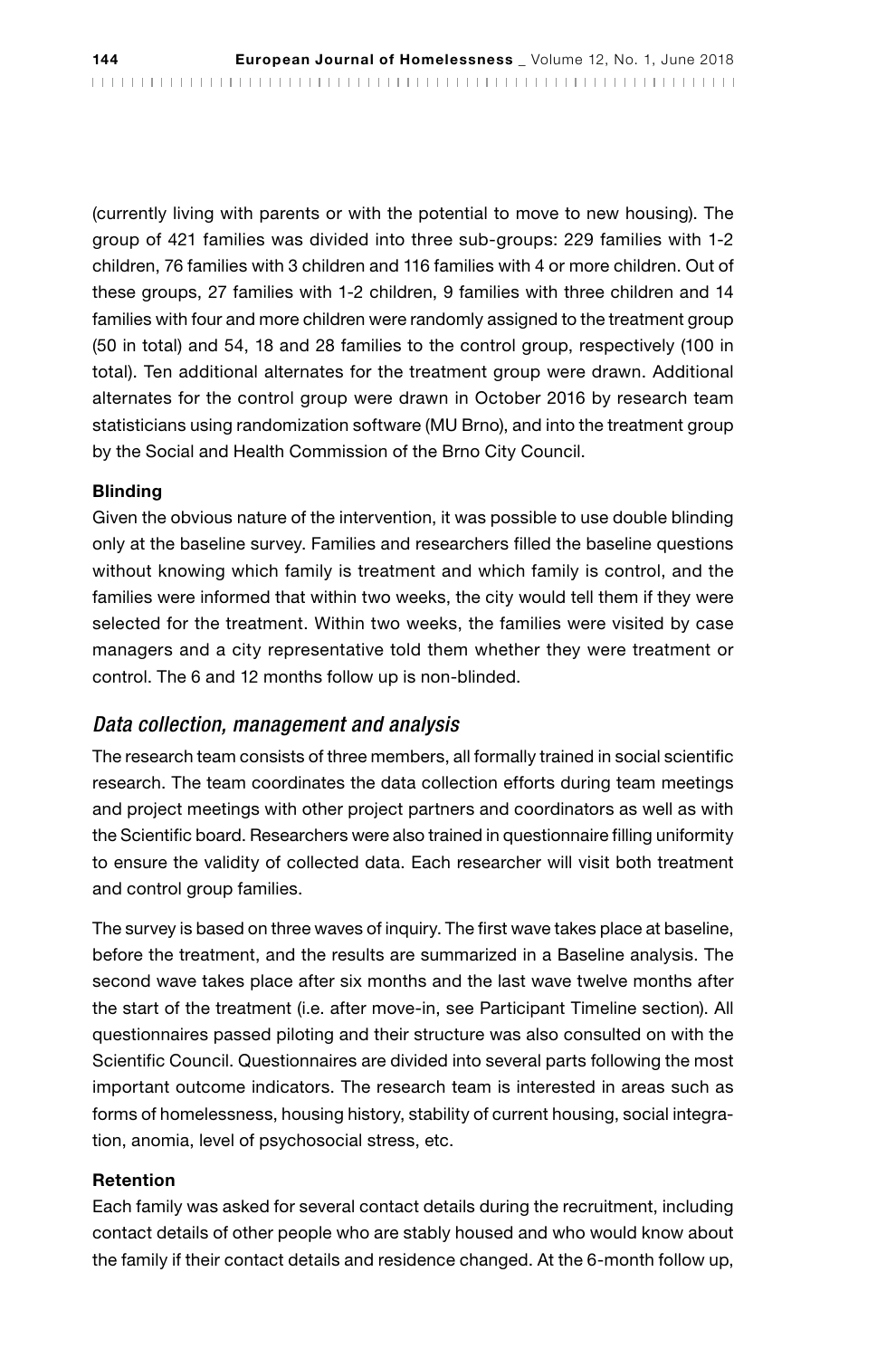all families are asked for contact details, but also for informed consent, so that administrative data from the Labour office (including their current residence, housing subsidy, social welfare payments), schools, and in the case of treatment group, even the data from IQ Roma service database could be gathered by the research team. All families are registered at the Labour office for welfare. Both treatment and control families are remunerated for participation in the research, and the payment increases over time (400, 500 and 600 CZK). The payment for one family interview was set to be equal to approximately eight minimum-wage hours.

#### Data Management

The data are coded into an SPSS matrix. Baseline data were entered twice and checked. Six and 12 month's data are entered once by one coder and checked for inconsistencies and outliers by a statistician. Verification of a random subset of data to identify missing or apparently erroneous values is performed. The data matrix is shared with the Scientific board of the project for checking and will be stored in statistical data repository of Czech Academy of Sciences.

#### *Ethics and dissemination*

Our institutions, funders, and Czech legislation do not require a formal process of ethical approval in social research. The research team approached scholars/ researchers to form a Scientific Board where methodological and ethical issues are discussed. The Board meets bi-annually.

The random allocation procedure and associated ethical dilemmas were consulted on with community representatives, people with experience of homelessness, social workers, and Roma families at a meeting, prior to project application. The deputy lord mayor and the head officer for social affairs were present. It was agreed that it is better to fail in a lottery (random assignment) than to fail in a points system and feel responsible for one's own failure. A lottery was also considered more fair than other methods of housing allocation currently in use in Brno, and the rest of the country (based on auction or assessment of deservingness).

The dissemination process is secured through Political and Expert Boards. The Expert Board meets quarterly and consists of municipal officers and NGO representatives willing to create or modify social housing provision systems in their municipality. The Political Board is looking at dissemination of the Housing First approach through political lenses and consists of politicians willing to advocate or learn about this approach. The Political Board meets once a year.

The Research team produces evaluation reports, namely an Evaluation Plan, Analysis of Starting Setting, Evaluation Reports (1,2), Final Evaluation Reports, Analysis of Target Setting, and a Handbook of Innovation, that will be available online in Czech. The team aims to publish the results in scientific journals.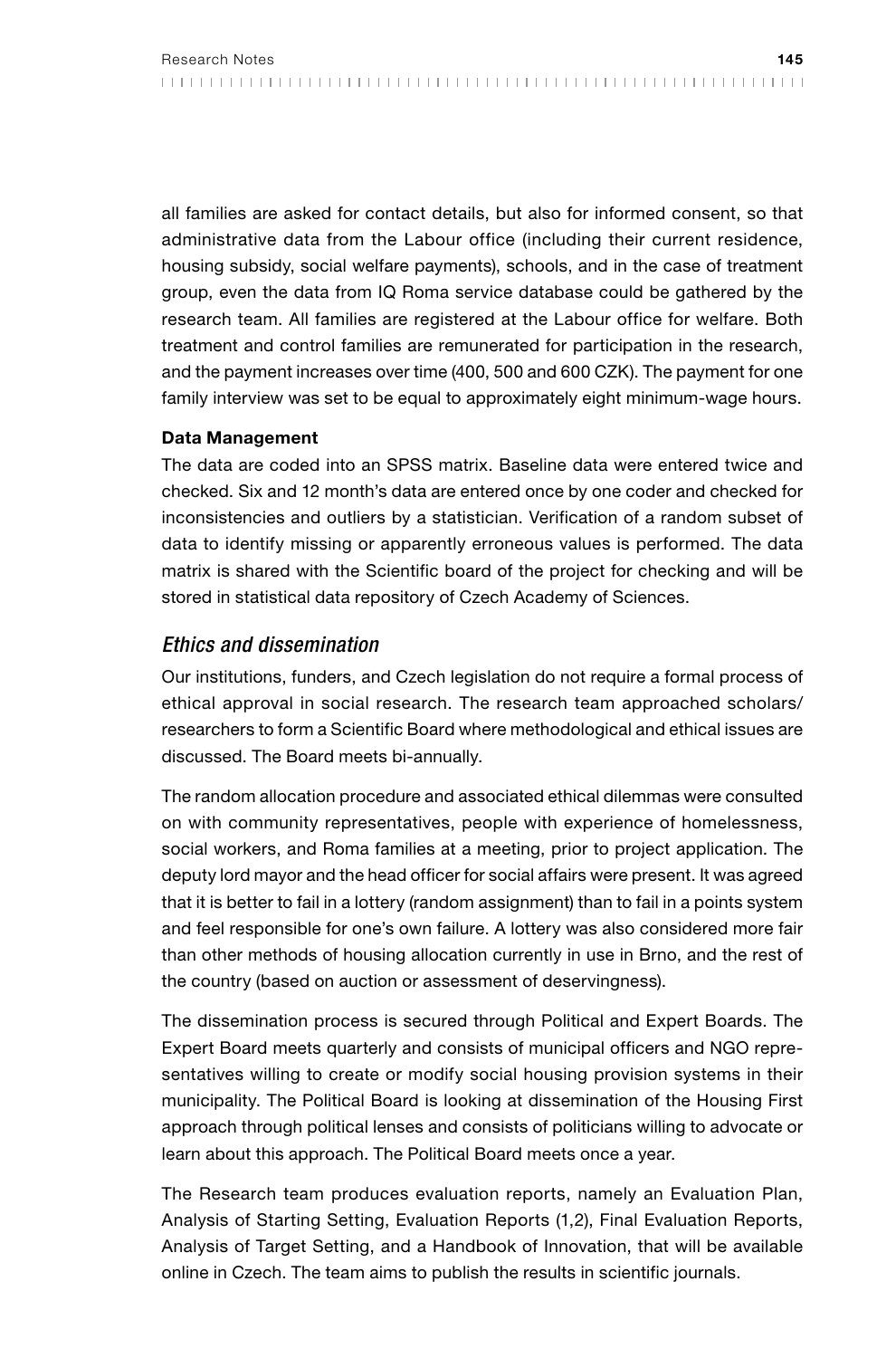## *Statistical compliance testing of treatment and control group*

The assignment of families to the control and treatment groups was random. However, given the small number of families (50 and 100), it is important to prove that families in the treatment and control groups are not statistically different in any significant respect. If the groups are not statistically different before the intervention, later differences between groups do not arise from the original selection but from the intervention.

Baseline data was used to test statistical differences. At a 10% level, we did not find a statistically significant difference between groups in any question except one. Table 1 gives an overview of the most important tested variables, the selected test type and the p-value. The test type used matched the character of the data. The null hypothesis of the t-test is that the average of the observed variable is the same for both groups; the null hypothesis of the Mann-Whitney test states that P(X>Y)=P(Y>X) where P (X>Y) is the probability that a randomly selected element from one group will be larger than a randomly selected element from the second group; the null hypothesis of the Chi-square test is that the is that treatment does not affect outcomes. We find only one variable that is statistically significant between the control and treatment group. The index of anomia is significantly lower for participants in the treatment group. In the treatment group there are people with a lower index. The difference in the index of anomia may be caused by the fact that we are testing multiple hypotheses. When the Holm-Bonferroni correction for multiple hypothesis testing is applied, we do not reject any of the tested hypotheses at a 10% significance level.

| Variable                                                    | <b>Test</b>  | P-value |
|-------------------------------------------------------------|--------------|---------|
| Years homeless                                              | t-test       | 0.38    |
|                                                             | Mann-Whitney | 0.48    |
| Age first homeless                                          | t-test       | 0.74    |
|                                                             | Mann-Whitney | 0.85    |
| Number of household members                                 | t-test       | 0.68    |
|                                                             | Mann-Whitney | 0.81    |
| Work in the last month                                      | Chi-square   | 1       |
| Evaluation of work opportunities                            | Chi-square   | 0.32    |
| Hours of work in the last month                             | t-test       | 0.23    |
|                                                             | Mann-Whitney | 0.14    |
| Income                                                      | t-test       | 0.77    |
|                                                             | Mann-Whitney | 0.46    |
| How much money a month is missing to meet basic needs?      | t-test       | 0.57    |
|                                                             | Mann-Whitney | 0.57    |
| How long before the payout do you usually run out of money? | t-test       | 0.118   |
|                                                             | Mann-Whitney | 0.197   |
| Health condition                                            | t-test       | 0.15    |
|                                                             | Mann-Whitney | 0.34    |
| Index of Anomia                                             | t-test       | 0.039   |
|                                                             | Mann-Whitney | 0.047   |
| K6 index                                                    | t-test       | 0.11    |
|                                                             | Mann-Whitney | 0.167   |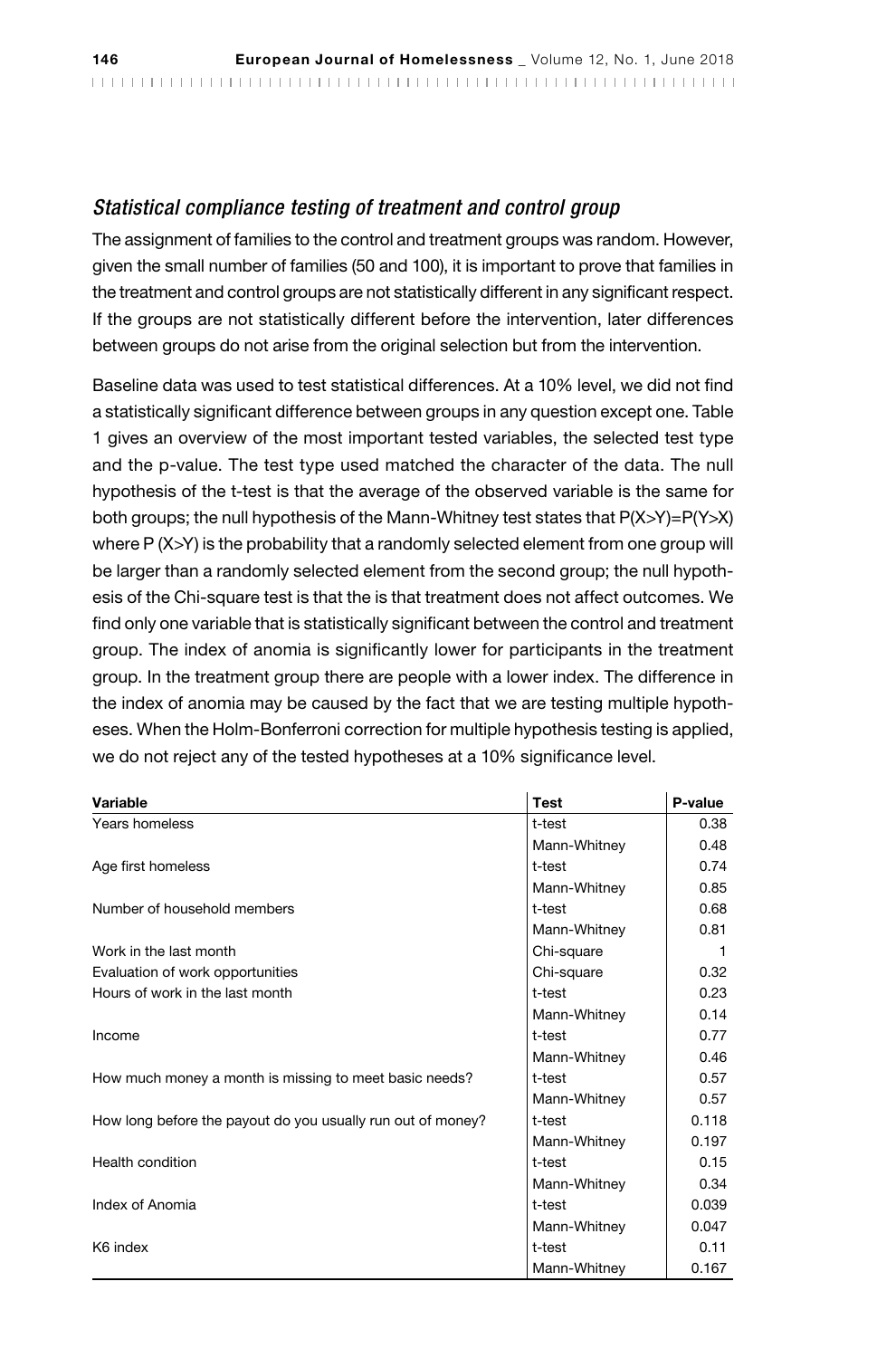# Conclusion

The City of Brno, Czech Republic, which owns and controls access to 28,000 flats, approved a strategy to end family homelessness: to make it rare, short and nonrecurring. Since 2016, various traditional and experimental approaches have been tested for outcomes. In this piece of research, the Housing First approach for families is tested in 50 municipal flats. After learning about the housing retention rate and main project outcomes, compared to other tested approaches, the city should develop an action plan to end family homelessness by 2025.

The treatment group receives an affordable flat, and intensive case management services. Both treatment and control groups are entitled to deep universal housing subsidy. Both groups were randomly assigned, stratified by number of children, and a statistical compliance testing was performed at baseline.

Expected primary outcomes measured on 50 treatment families versus 100 TAU families are: decrease in time the family spend homeless, improvement in security of tenure, improvement of mental health of mothers, and decrease in the use of emergency health services. Expected secondary outcomes include stability of housing, quality of housing, improvement in health and quality of life of families, improvement in social integration of parents, improvement in financial stability of families, reunification of families and prevention of institutionalization of children, and improved school attendance of children.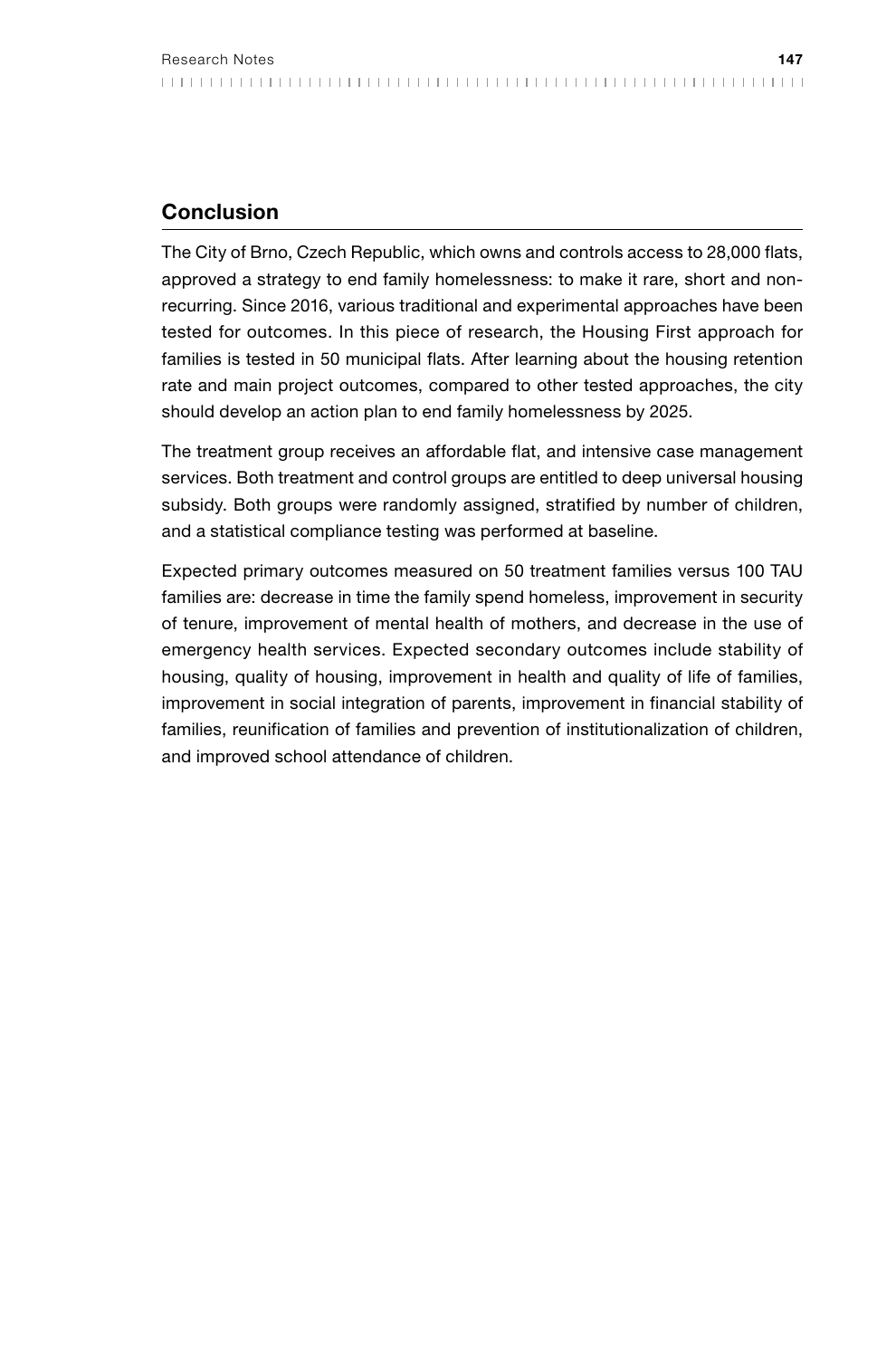#### References

Baptista, I., Benjaminsen, L., Busch-Geertsema, V. and Pleace, N (2017) *Family Homelessness in Europe, EOH Comparative Studies on Homelessness* (Brussels: European Observatory on Homelessness).

Bassuk, E.L., DeCandia, C.J., Tsertsvadze, A. and Richard, M.K. (2014) The Effectiveness of Housing Interventions and Housing and Service Interventions on Ending Family Homelessness: A Systematic Review, *American Journal of Orthopsychiatry* 84(5) pp.457-74.

Bernard, R., Yuncal, R. and Panadero, S. (2016) Introducing the Housing First Model in Spain: First Results of the Habitat Programme, *European Journal of Homelessness* 10(1) pp.53-82.

Bretherton, J. and Pleace, N. (2015) *Housing First in England. An Evaluation of Nine Services* (University of York, Centre for Housing Policy).

Buxant, C. (2016) *Implementation of 'Housing First' in Belgium – Results, Challenges and Perspectives. Host Country Paper* (Brussels: European Commission). Available at: http://ec.europa.eu/social/BlobServlet? docId=15388&langId=en

Černá, E., Ripka, S. and Pibilová, I. (2018) *Analýza Výchozího Stavu Účastníků z Cílové Skupiny Projektu Pilotní Testování Rychlého Zabydlení Rodin s Dětmi (Rapid Re-Housing)* [Baseline Analysis of the Participants from the Project Target Group]. Ostravská univerzita.

Chan, An-Wen *et al.* (2013) SPIRIT 2013 Statement: Defining Standard Protocol Items for Clinical Trials, *Annals of Internal Medicine* 158(3) pp.200–207.

Fowler, P., Brown, D., Schoeny, M. and Chung, S. (2015) *Homelessness in the Child Welfare System: A Randomized Trial to Assess the Impact of Permanent Housing on Foster Care Placements and Costs.* Available at: https://socialsystemdesignlab.wustl.edu/files/2017/11/ImpactPermanentHousing-1lqx99n.pdf

Busch-Geertsema, V. (2013) *Housing First Europe Final Report* (Bremen/ Brussels: GISS).

Goering, P. N., Streiner, D.L., Adair, C., Aubry, T., Barker, J., Distasio, J., Hwang, S.W., Komaroff, J., Latimer, E., Somers, J. and Zabkiewicz, D.M. (2011) The At Home/Chez Soi Trial Protocol: A Pragmatic, Multi-Site, Randomised Controlled Trial of a Housing First Intervention for Homeless Individuals with Mental Illness in Five Canadian Cities, *BMJ Open* 1 (2). https://doi.org/10.1136/ bmjopen-2011-000323.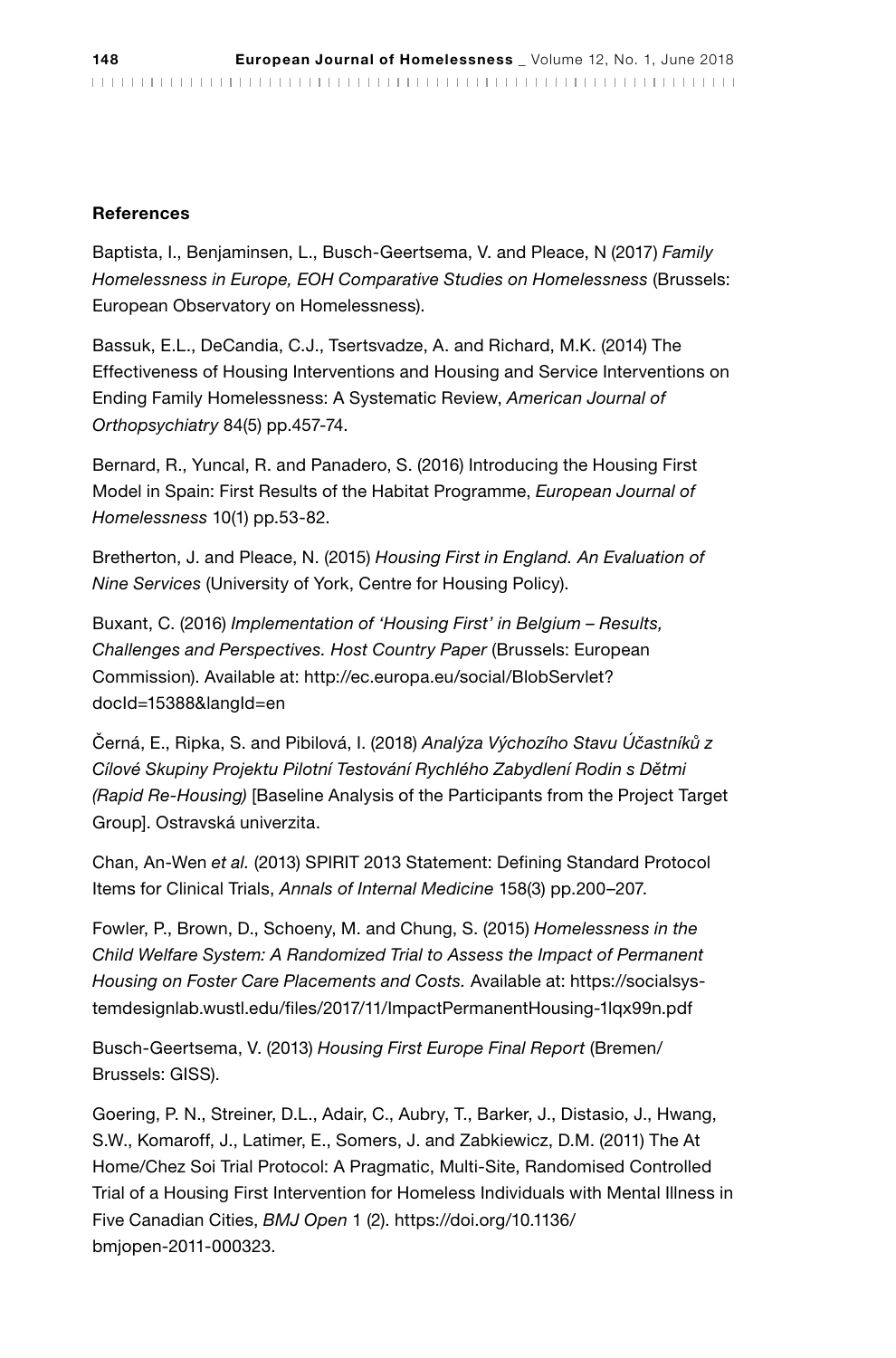Gubits, D, (Ed.) (2016) *Family Options Study: 3-Year Impacts of Housing and Services Interventions for Homeless Families* (Washington: U.S. Department of Housing and Urban Development Office of Policy Development and Research).

Kuchařová, V., Barvíková, J., Peycholová, K. and Hohne, S. (2015) *Vyhodnocení Dostupných Výzkumů a Dat o Bezdomovectví v ČR a Návrhy Postupů Průběžného Získávání Klíčových Dat* [Evaluation of Available Surveys and Data on Homelessness in the Czech Republic and Proposals of Procedures for the Continuous Acquisition of Key Data]. Praha: Výzkumný ústav práce a sociálních věcí.

Lanzerotti, L. (2004) *Housing First For Families. Research to Support the Development of a Housing First for Families Training Curriculum* (San Francisco: The National Alliance to End Homelessness).

MPSV (2015) *Koncepce Sociálního Bydlení České Republiky 2015 – 2025*  [Concept of Social Housing of the Czech Republic 2015-2025]. Vláda ČR. Available at: http://www.mpsv.cz/files/clanky/22514/Koncepce\_soc\_ bydleni\_2015.pdf.

MPSV(2016) *Vyhodnocení Průzkumu Řešení Bezdomovectví v Obcích s Rozšířenou Působností* [Analysis of Homelessness Survey in Municipalities with Extended Scope]. Available at: http://www.mpsv.cz/files/clanky/24488/ Vyhodnoceni\_pruzkumu\_reseni\_bezdomovectvi\_v\_obcich\_s\_rozsirenou\_pusobnosti.pdf.

Pleace, N., Culhane, D. P., Granfelt, R. and Knutagård, M. (2015) *The Finnish Homelessness Strategy – An International Review* (Helsinki: Ministry of the Environment, Finland).

Schulz, K.F., Altman, D.G., and Moher, D., for the CONSORT Group (2010) CONSORT 2010 Statement: Updated Guidelines for Reporting Parallel Group Randomised Trials, *PLoS Med* 7(3): e1000251. Available at: https://doi. org/10.1371/journal.pmed.1000251.

Tinland, A., Girard, V., Loubiere, S. and Auquier, P. (2016) *Un Chez Soi D'abord. Rapport Intermédiaire de La Recherche Volet Quantitatif* [A Home First. Intermediate Report of Research Quantitative Component] (Marseille: Faculte de Medicine, Aix Marseille Université).

USICH (US Interagency Council on Homelessness) (2010) *Opening Doors. Federal Strategic Plan to Prevent and End Homelessness*. Available at: https:// www.usich.gov/resources/uploads/asset\_library/USICH\_OpeningDoors\_ Amendment2015\_FINAL.pdf.